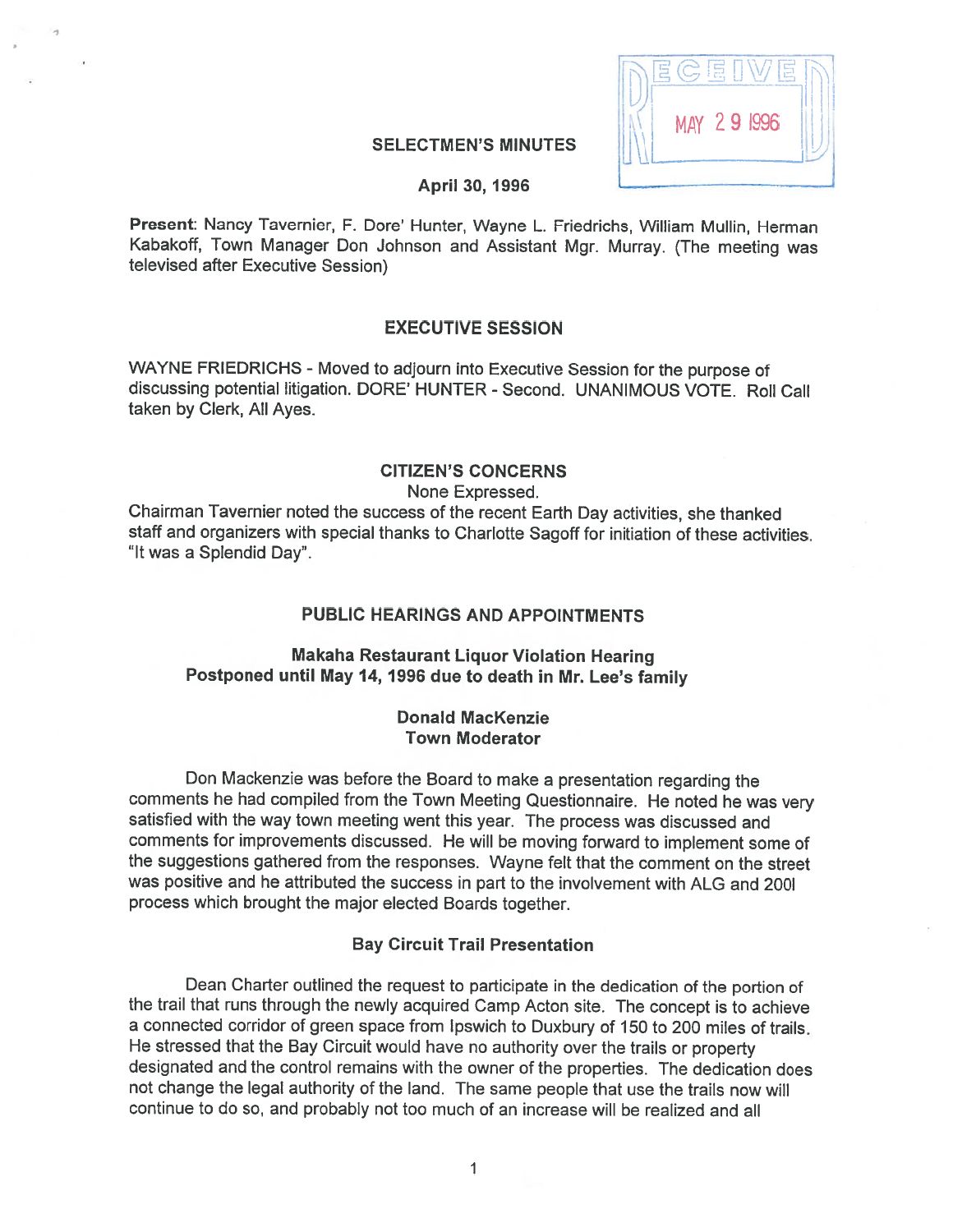sections are not used by all people. The Dedication will create a Regional focus for trails. Dean displayed maps of the trails. The object is to dedicate entire trail by the year 2000. He asked to ge<sup>t</sup> the Boards approva<sup>l</sup> to have <sup>a</sup> dedication ceremony on Memorial Day weekend. Conservation Commission has approve<sup>d</sup> the dedication in <sup>a</sup> preliminary form. Wayne asked if we are members of Bay Circuit. Dean said that he is under the Municipal Properties budget at <sup>a</sup> cost of \$15.00 per year. He is on the Board of Directors. Bill asked about the Assabet Rail Trail connections. Dean noted that there is <sup>a</sup> possibility of <sup>a</sup> linkage. Nancy noted that control over Camp Acton would remain with the Board of Selectmen and Conservation Commission.

Tom Tidman revisited the Conservation Commission's concerns that this might attract motorized bike use, but they were assured that this has not been the case in other portions of the trail in other communities.

CAMP ACTON UPDATE: Tom Tidman outlined the use of Camp Acton. Several Boy Scout groups are using it each weekend. They are following the rules so far. Most users are from the city. Tom felt that all the bugs are being worked out as they ge<sup>t</sup> better acquainted with the process.

Nancy asked about the status of the State Grant. Tom reported that the status looks good. Acton's submittal has been mentioned as an example of completeness, he thanks his commission members for the thorough job in preparing the gran<sup>t</sup> materials.

DORE' HUNTER - Moved to approve the Dedication of the portion of the trail that goes through Camp Acton by Bay Circuit. WAYNE FRIEDRICHS - Second. UNANIMOUS VOTE

#### SELECTMEN'S BUSINESS

Post Town Meeting Projects - Nancy asked for the Board's input into any possible improvements to the Warrant. Herman noted he would modify the mechanics of it. Other Board suggestions: Perhaps reduce the size by putting out budget in separate publication. The summaries were good. Planning Summaries should be <sup>p</sup>laced before the articles text. Bill wanted to have charts included next year and Town Manager's Message included as well. Wayne wanted <sup>a</sup> more expanded index. Nancy will combine the suggestions for review of next years warrant.

The Board discussed the project sheet and Selectmen chose issues to work on. Chapter O - Dore' and Bill, Charter Review - Nancy and Dore', NESWC Fund Balance -Wayne and Bill, ALG - Nancy and Dore', Historic District Commission - Herman and Wayne, Outreach Program - Herman and Dore', Survey.- Herman and Dote'.

WILLIAM MULLIN - Moved that the Chairman and the Vice-Chairman represent the Board on ALG. WAYNE FRIEDRICHS -Second. UNANIMOUS VOTE.

Town Boards and Committees Survey - The Board discussed the draft Survey the Chairman prepare<sup>d</sup> for Boards and Committees appointed by the Board of Selectmen. Dote' commented that he felt it was <sup>a</sup> goo<sup>d</sup> starting point. Wayne too felt the intent was to ge<sup>t</sup> communications going. Staff will mail to each chairman of individual Board's under the Selectmen in addition to <sup>p</sup>lacing them in the internal mail boxes.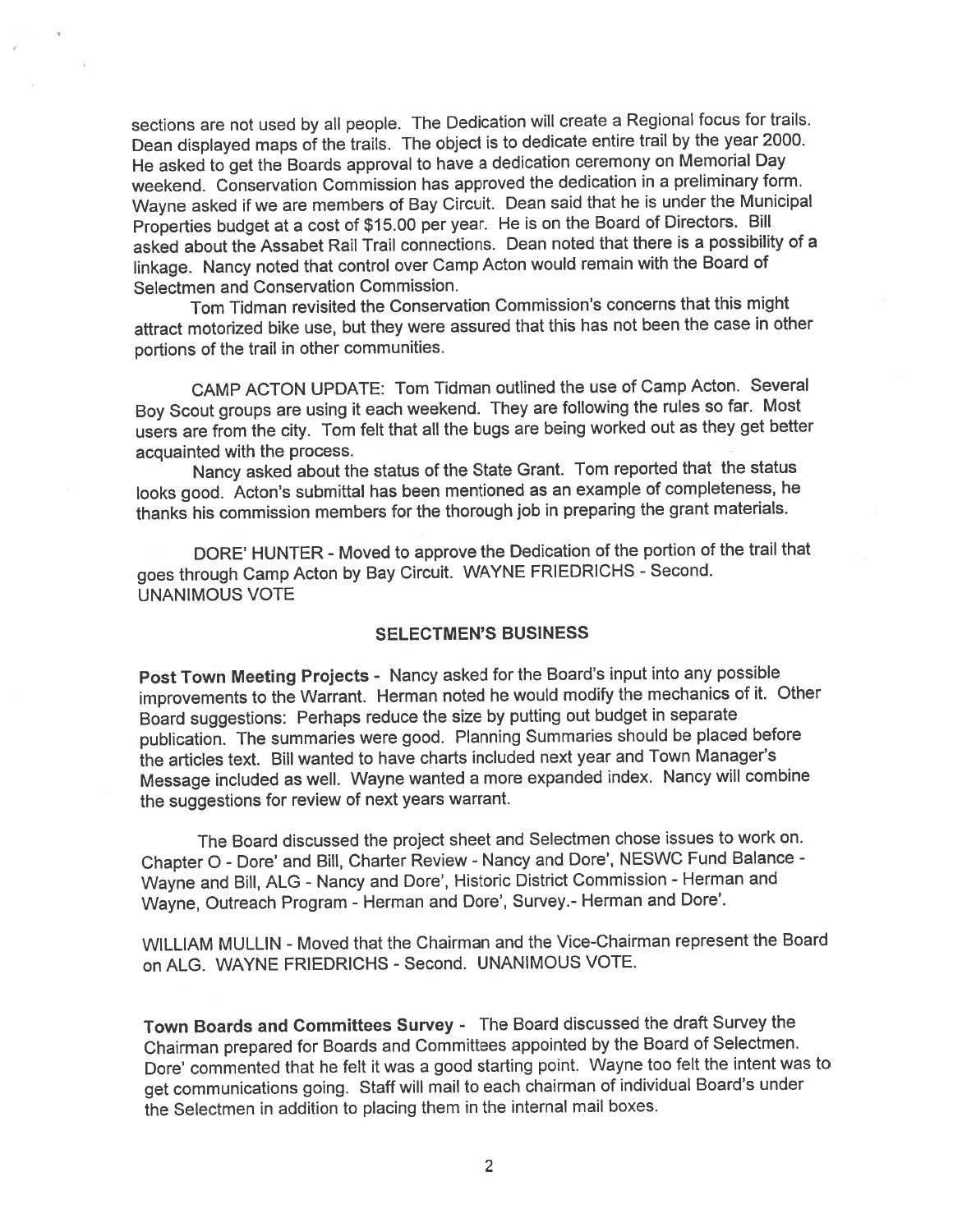Weatherbee Street Bridge- Selectman Mullin asked for an update on the bridge and when it would be complete. Don Johnson responded that it was <sup>a</sup> State project and that they were having contractor problems, but would follow-up for him.

Business Outreach - Selectman Mullin asked about the status of the video. Bill Lawrence was to ask the Chamber if they were interested, Don has not heard back. Wayne felt that the Board should attend some of the Chamber meetings. Nancy felt that they could be invited in to <sup>a</sup> Board Meeting, and that Bill Lawrence has been visiting on behalf of the Chamber the Town Manager on Business Thursdays to relay Chamber concerns.

Snow and Ice Deficit Status - Have not totaled yet, may be in the range of \$400,000 after any State or Federal Aid bringing it down to \$350,000 range. Bill questioned if it would fully absorb budget expenditures.

GAG - Mr. Hunter reported on the latest meeting. They discussed modeling traffic ideas on traffic between Acton/Lincoln with A.M. Peak suggestions. Changes would be beneficial for north south traffic in Acton. Concord has some benefits. Lincoln's weren't significant. Generally, not much affect on the flow on Route 2, will smooth traffic. They want the State to ge<sup>t</sup> P.M. Peak numbers through Towns in early Sept. They have meeting on Sept. 12th to look at and <sup>g</sup>ive state feedback at <sup>a</sup> meeting that is scheduled for two weeks later.

MINUTEMAN VOC. -Bob Wiltse has notified us that they feel 6 towns will send budget back. Special town meeting will be required to change budget appropriation. School is attempting to keep the same appropriation to avoid this.

SCHOOL SPACE MEETING - Nancy discussed the memo received from School Committee Member inviting the Board member to attend. Dore' and Wayne will try to attend.

BIKE LOCKER CEREMONY -Tuesday, May <sup>21</sup> at 9:00 A.M. at the S. A. Commuter Lot. Nancy intends to attend on her bike. DORE' HUNTER - Moved to charge no fee for the use of the biker lockers in FY97. HERMAN KABAKOFF. Second. UNANIMOUS VOTE.

#### CONSENT AGENDA

WILLIAM MULLIN - Moved to Approve as printed. WAYNE FRIEDRICHS - Second. UNANIMOUS VOTE. Dore' Hunter Abstained.

#### TOWN MANAGER'S REPORT

JULY 4TH - Don discussed the inquiry from Paul Hoff about the possibility of moving the Fourth's fireworks to the 30th to coincide with the Towne Fair. The Board discussed the issue and felt overwhelmingly that the fourth of July should be held on the fourth of July.

HERMAN KABAKOFF- Moved to celebrate with fire works on the 4th of July. WAYNE FRIEDRICHS - Second. UNANIMOUS VOTE.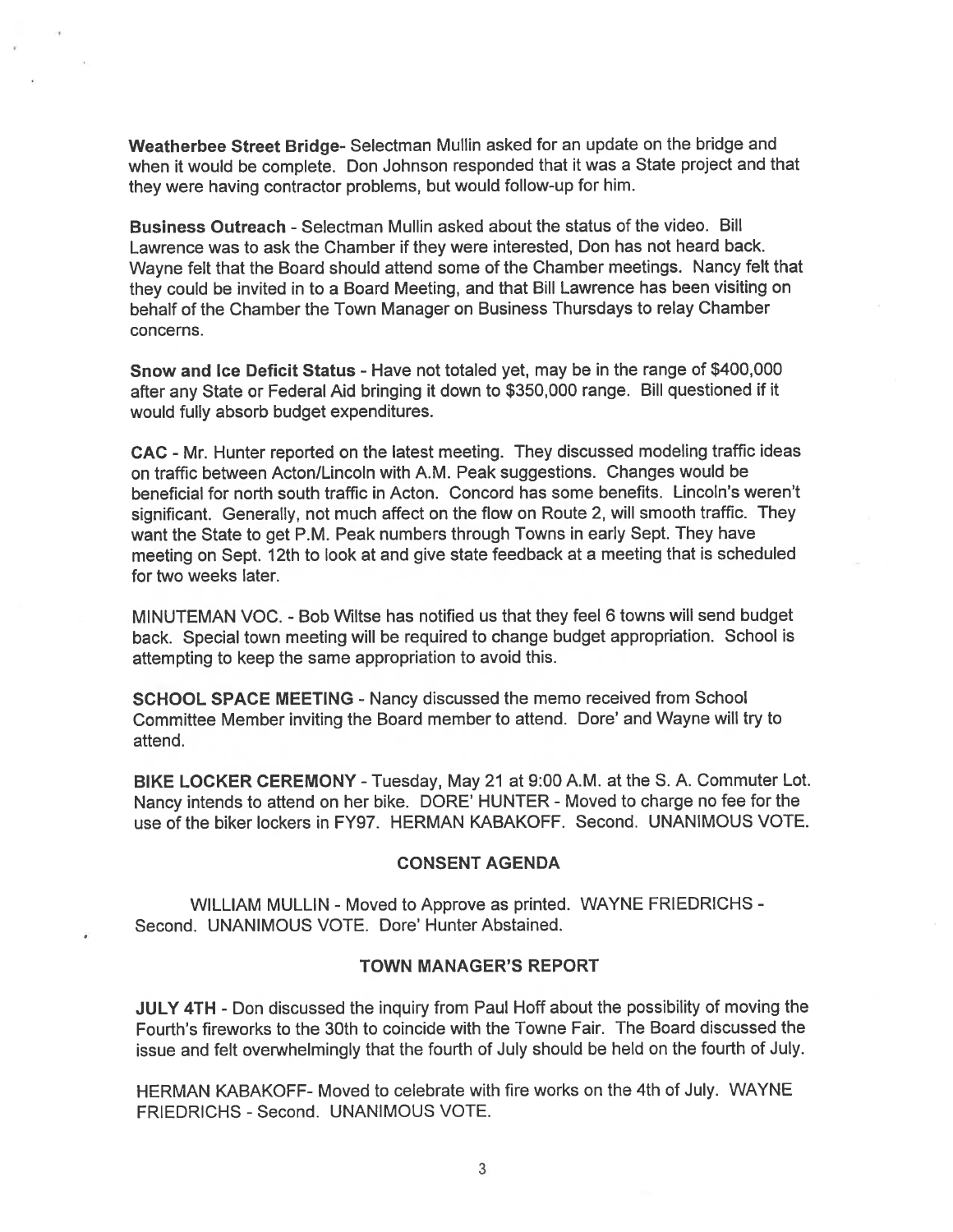WAYNE FRIEDRICHS - Moved to adjourn into Executive Session for the purpose of discussing potential litigation. DORE' HUNTER - Second. UNANIMOUS VOTE. Roll Call taken by Clerk, All Ayes.

The Board adjourned at 10:15 P.M.

Cle  $90^{\circ}$ 

**Date** 

Jo Christine M. Recording Secty. april 30, 1996. DOC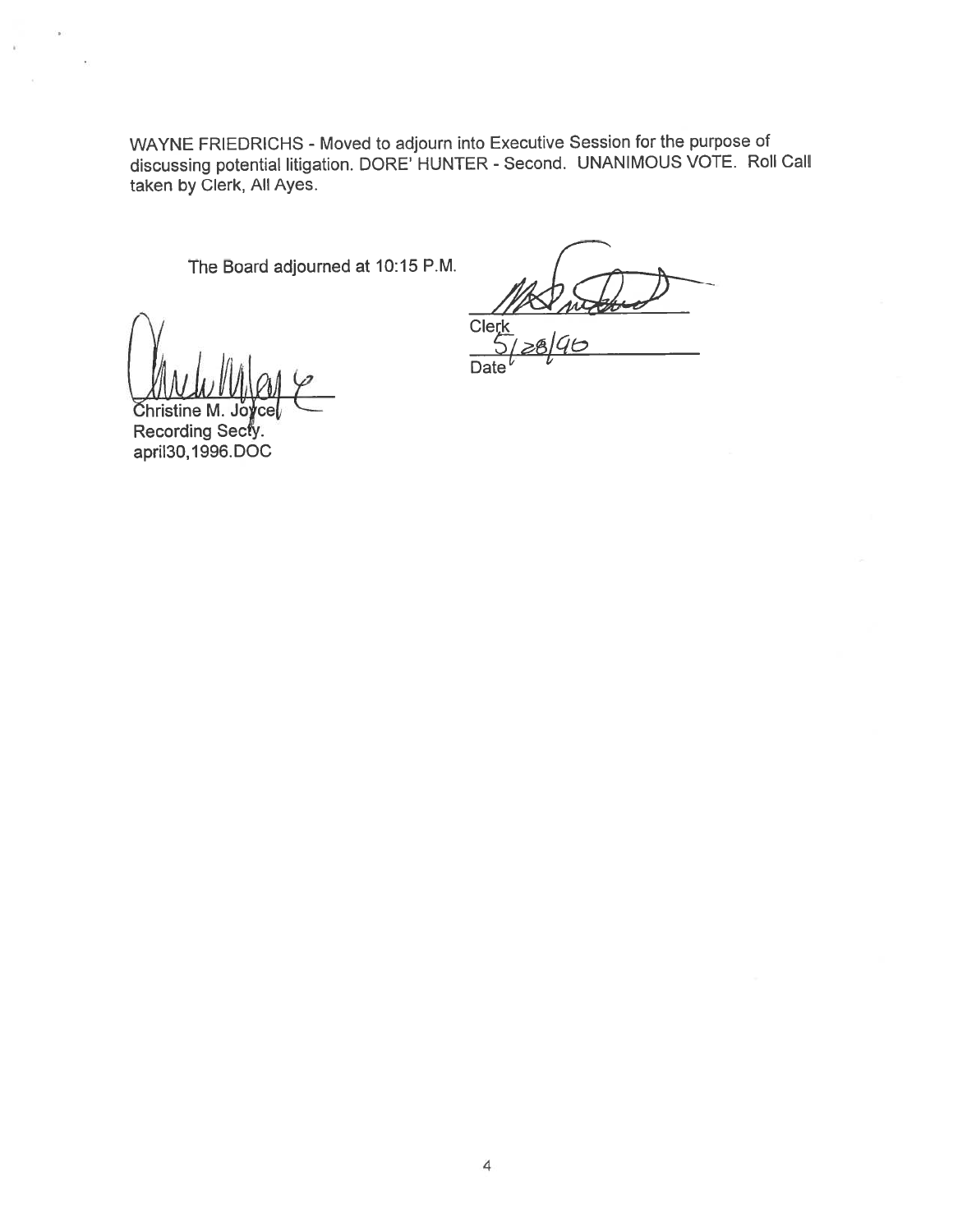April 26, 1996

TO Board of Selectmen

 $\sim$  .

Jĥ.

FROM: Nancy E. Tavernier, Chairman

SUBJECT: Selectmen's Report

# AGENDA Room 204 APRIL 30, 1996

#### PLEASE NOTE: MTG. TO BEGIN AT 7:00 RM. WITH EXECUTIVE SESSION

- I. CITIZEN'S CONCERNS
- II. PUBLIC HEARINGS & APPOINTMENTS
- 1. 8:20 MAKAHA RESTAURANT LIQUOR VIOLATION HEARING: Enclosed <sup>p</sup>lease find materials related to the violation for Board review.
- 2. 8:45 DONALD MACKENZIE, Town Moderator Enclosed please find <sup>a</sup> memo from Chairman Tavernier for discussion.
- 3. 9:00 DEAN CHARTER AND TOM TIDMAN -BAY CIRCUIT PRESENTATION Dean and Tom will be in to make <sup>a</sup> presentation to the Board and answer any questions regarding the enclosed materials.

III. SELECTMEN'S BUSINESS

4. POST TOWN MEETING PROJECTS- Enclosed please find <sup>a</sup> memo from Chairman Tavernier regarding Post Town Meeting Projects for Board discussion.

5. TOWN BOARDS AND COMMITTEES SURVEY - Enclosed please find draft survey to go out to Town Boards and Committees for Board Review.

IV. CONSENT AGENDA

6. ACCEPT MINUTES -Enclosed please find copies of the March 26, 1996 minutes for Board signature.

7. MOBIL OIL SITE PLAN DECISION #4/10/85-257(amendment)- Enclosed please the Decision for Board review and signature.

8. NURSING FEES -Enclosed please find <sup>a</sup> reques<sup>t</sup> and staff comment for Board action.

9. BOSTON EDISON -Enclosed please find <sup>a</sup> reques<sup>t</sup> and staff comment that does not require public hearing for Board Action.